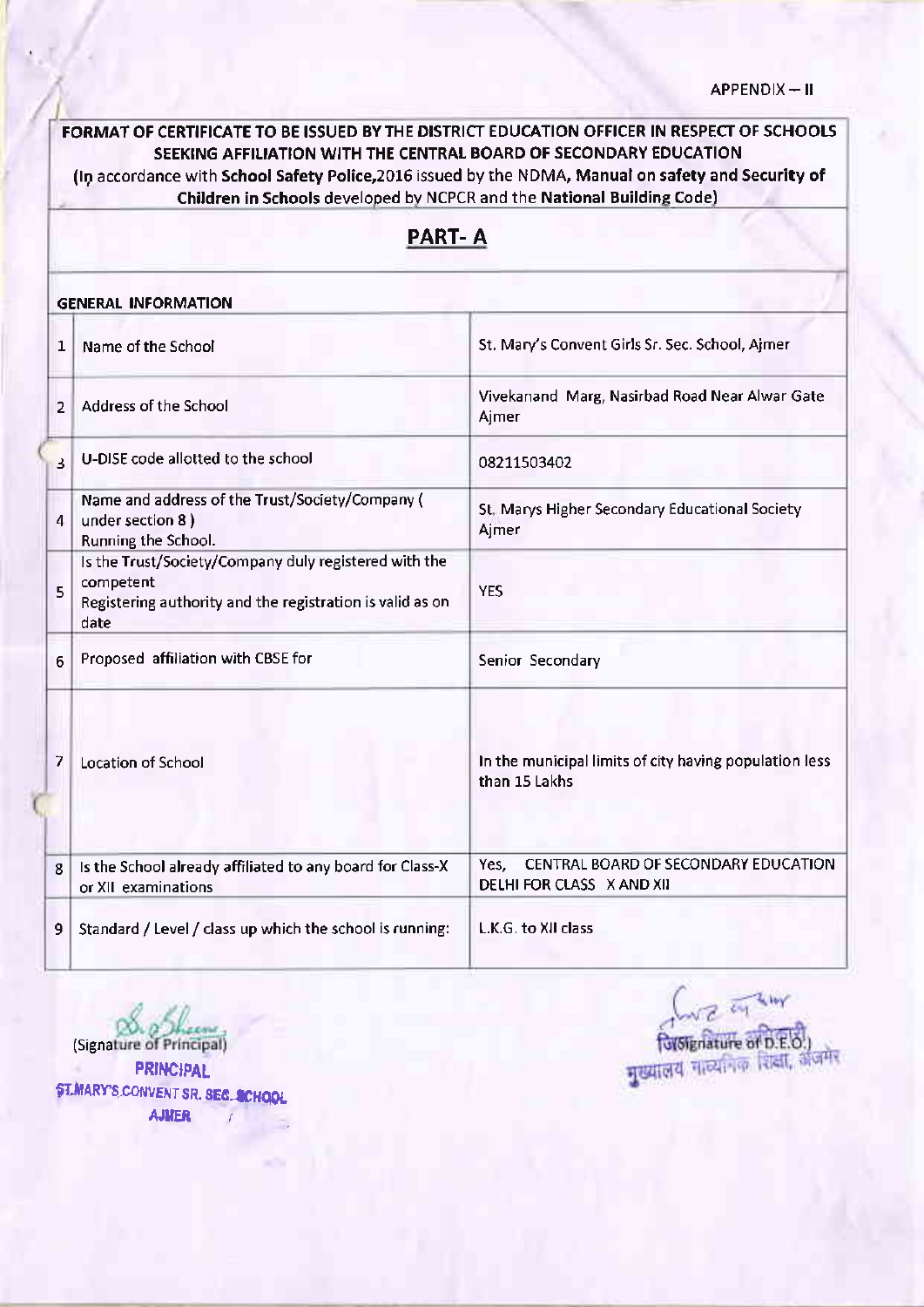## INFORMATION REGARDING NOC AND RECOGNITION CERTIFICATE

| 10 | Has the school obtained No Objection Certificate<br>From the state Government for Affiliation with             | <b>YES</b>                                                                                      |
|----|----------------------------------------------------------------------------------------------------------------|-------------------------------------------------------------------------------------------------|
|    | CBSE?                                                                                                          |                                                                                                 |
| 11 | Number of NOC and date of issue                                                                                | शिविरा /माघ्य/अ-5/बीकानेर मंडल/98 दिनाकः 15.5.98                                                |
| 12 | Has the School obtained Recognition Certificate from<br>The State Government from class 1 to 8 <sup>th</sup> ? | YES                                                                                             |
| 13 | Number of Recognition Certificate from class 1 to 8<br>and date of Issue:                                      | No. $18341 - 42$ Dated 22-3-1966<br>No. कविनि / अज / सामान्या / ए / 9735-37 दिनांक 18.7<br>1970 |

#### INFORMATION REGARDING LAND OETAILS AND OWNERSHIP

| 14 | Is the school situated on a single contiguous plot<br>Of land bounded on all sides by a Pucca Boundary<br>Wall?                             | YES                                                                                                                              |
|----|---------------------------------------------------------------------------------------------------------------------------------------------|----------------------------------------------------------------------------------------------------------------------------------|
| 15 | Are both the School and the Play Ground situated in<br>single continuous Boundary Wall?                                                     | <b>YES</b>                                                                                                                       |
| 16 | Total area (in square meters) in respect of 14 and 15<br>above on which the school situated:                                                | 17327 Sq Meters                                                                                                                  |
| 17 | The Land is in the possession of the School/Trust/<br>Society/ Company legally by way of :                                                  | Allotment letter attached                                                                                                        |
| 18 | Name of the Owner/ Lessee of the land in respect of<br>point-15 above                                                                       | Marian Charitable Association Ajmer 10616 Sq.M.<br>Superior, Franciscan sisters of St. Mary of the<br>Angels<br>Ajmer 6711S q.M. |
| 19 | In case the Land is in the possession of the School/<br>Society/ by way of lease as per State Government<br>norms, the period of the lease. | Not applicable                                                                                                                   |
| 20 | Is any public road, canal or thorough-fare, HT line<br>etc. passing through the land in respect of point $-16$<br>above?                    | NΟ                                                                                                                               |

## INFORMATION REGARDING ESSENTIAL SAFETY REqUIREMENTS

| 21    | Has the school been inspected by the Government engineer and the<br>school building been found structurally safe foer running a school?                                                         | YES        |  |
|-------|-------------------------------------------------------------------------------------------------------------------------------------------------------------------------------------------------|------------|--|
| 21(a) | If yes the date of last inspection:                                                                                                                                                             |            |  |
| 22    | Has the school been inspected by the officer of Government Fire<br>Department and the school building been declared safe for school<br>from the point                                           | YES        |  |
| 22(a) | If yes the date of last inspection:                                                                                                                                                             | 4-02-2019  |  |
| 23    | Has the school compound been checked by the public health<br>department and the health and sanitary conditions been found to be<br>satisfactory and the water has been found safe for drinking? | YES        |  |
| 23(a) | If yes the date of last inspection:                                                                                                                                                             | 11-02-2019 |  |

 $(Signature of Principal)$ PRINCIPAL ST.MARY'S CONVENT SR. SEC. 8CHOOL **AJUER** 

्री प्रान्त मिल्ला<br>सिंसानामानक विकासी<br>मुख्यालय माध्यमिक विक्रा, अपनेरे